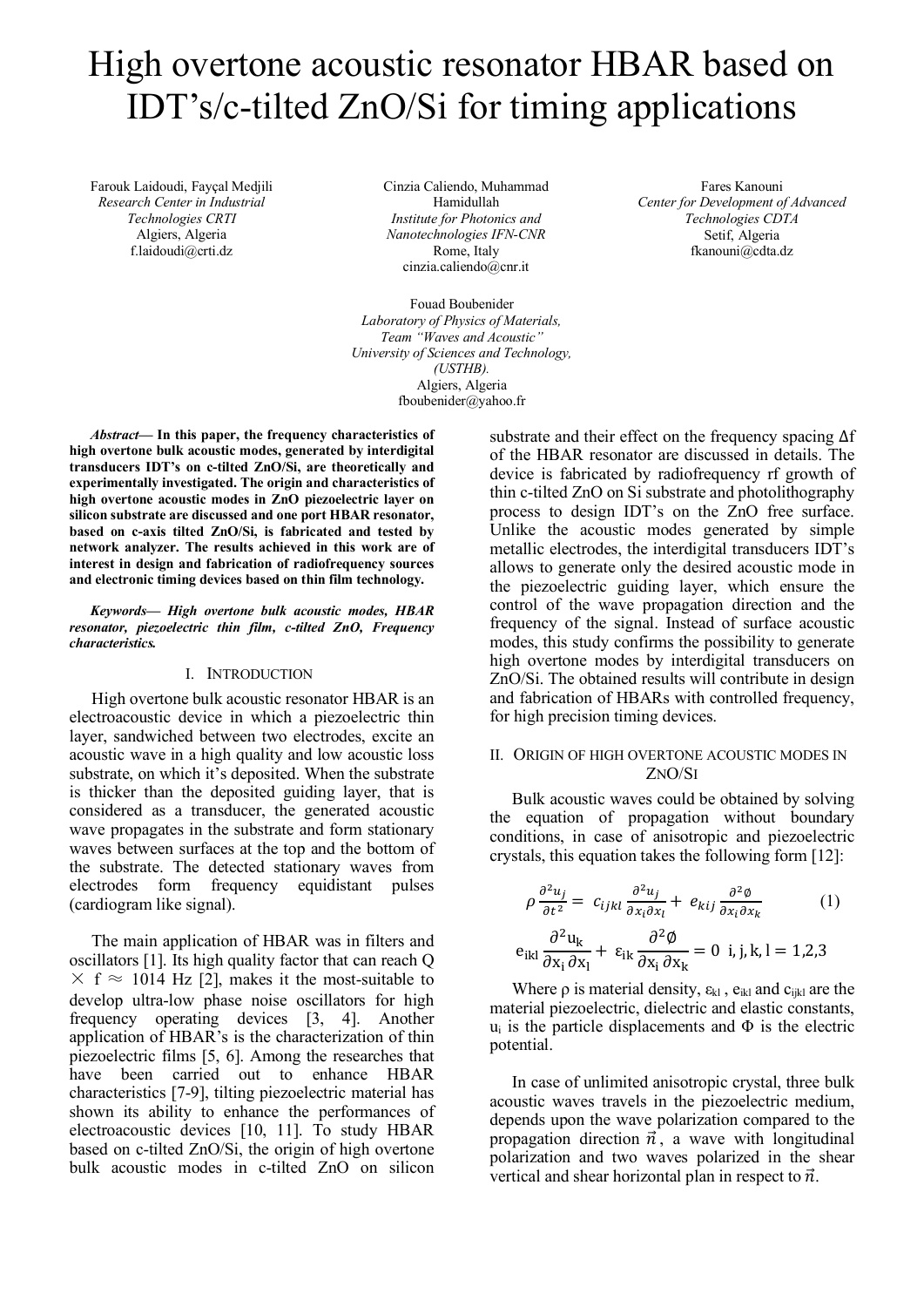When the axis of a propagation form an angle with the direction of propagation, the waves are not pure anymore, and called in this case quasi-longitudinal QL and quasi-shear QS waves [12].

By solving equations system in Eq. 1, Fig. 1 displays the inverse of phase velocities  $V_i$  (Slowness curves), for different titling angles  $\theta$  in the ZX plane, of ZnO deposited on Silicon Si substrate. The curves are plotted for both the guiding layer of ZnO and the substrate of Si and are separated by the interface ZnO/Si.





Based on each wave polarisation in respect to the propagation direction X, the bulk waves are divided into quasi-longitudinal QL, shear S and quasi-shear QS waves. In case of ZnO, the first two waves are polarized in XZ plane when the shear wave is polarized in Z plane. On the contrary, the QL and S waves are polarized in ZX plane when the QS wave is polarized in Z plane for Si substrate.

When the quasi-longitudinal QL mode in ZnO is incident on the interface ZnO/Si under an angle  $\theta_1$ , it leads to the generation of quasi-longitudinal and shear modes in the Si substrate under a critical angle  $\theta_2$  as explained in [8]. The quasi-shear mode QS in the substrate won't be generated due to its polarization in the YX plane, being Y the axis normal to the ZX plane.

A condition of reflection under the incident angle  $\theta_1$  obeys to Snell-Descarts law and is given by the following formula [12]:

$$
\frac{1}{v_1}\sin\theta 1 = \frac{1}{v_2}\sin\theta 2\tag{2}
$$

In which  $V_1$  is the velocity of the incident QL wave in  $ZnO$   $V_2$  is the velocity of QL or S waves in Si. Fig. 2 shows the angles  $\theta_1$  for which the incident QL wave of ZnO will generate the transmitted QL and S waves in the substrate.

From Fig. 2, it's apparent that the transmitted shear wave S in the substrate is generated for all incident angles  $\theta$ 1 while the QL wave is only generated under angles  $\theta_1$  limited between -40° < 01<40°. The transmission angle  $\theta_2$  must satisfy the condition -1 <  $sin(\theta^2)$  < 1, so that the S and OL waves will be transmitted in the substrate. For -40 $\degree$  >01>40 $\degree$ , only S wave will be generated in the guiding layer. This confirms the direct relation between the transmitted wave in the substrate and the tilting angle θ.



Fig. 2. Critical incidence angles to generate HBAR modes in the substrate (Si)

The transmitted waves in the substrate travel from the bottom of the substrate Si to the interface ZnO/Si, giving birth to stationary waves (high overtone modes) modulated by the resonant frequency of the incident wave from the ZnO layer, the modulation frequency *fm (n)* for the incident acoustic mode *n* is given by the following formula [13]:

$$
f_m(n) = n \cdot \frac{V_{layer}}{2 * h_{layer}} \tag{3}
$$

In which  $n$  is the order of the incident acoustic mode, it also represents the number of halfwavelength along the thickness of the guiding layer; Vlayer and hlayer are, respectively, the acoustic velocity of the incident mode and the thickness of the piezoelectric layer.

The frequency spacing *Δf* between two adjacent overtone modes is calculated from the velocity of the wave that travels from the ZnO/Si interface then be reflected from the bottom side of the substrate, without taking into consideration the thickness of the guiding layer, it can be calculated using the following formula [14]:

$$
\Delta f = \frac{V_{sub}}{2 * h_{Sub}} \tag{4}
$$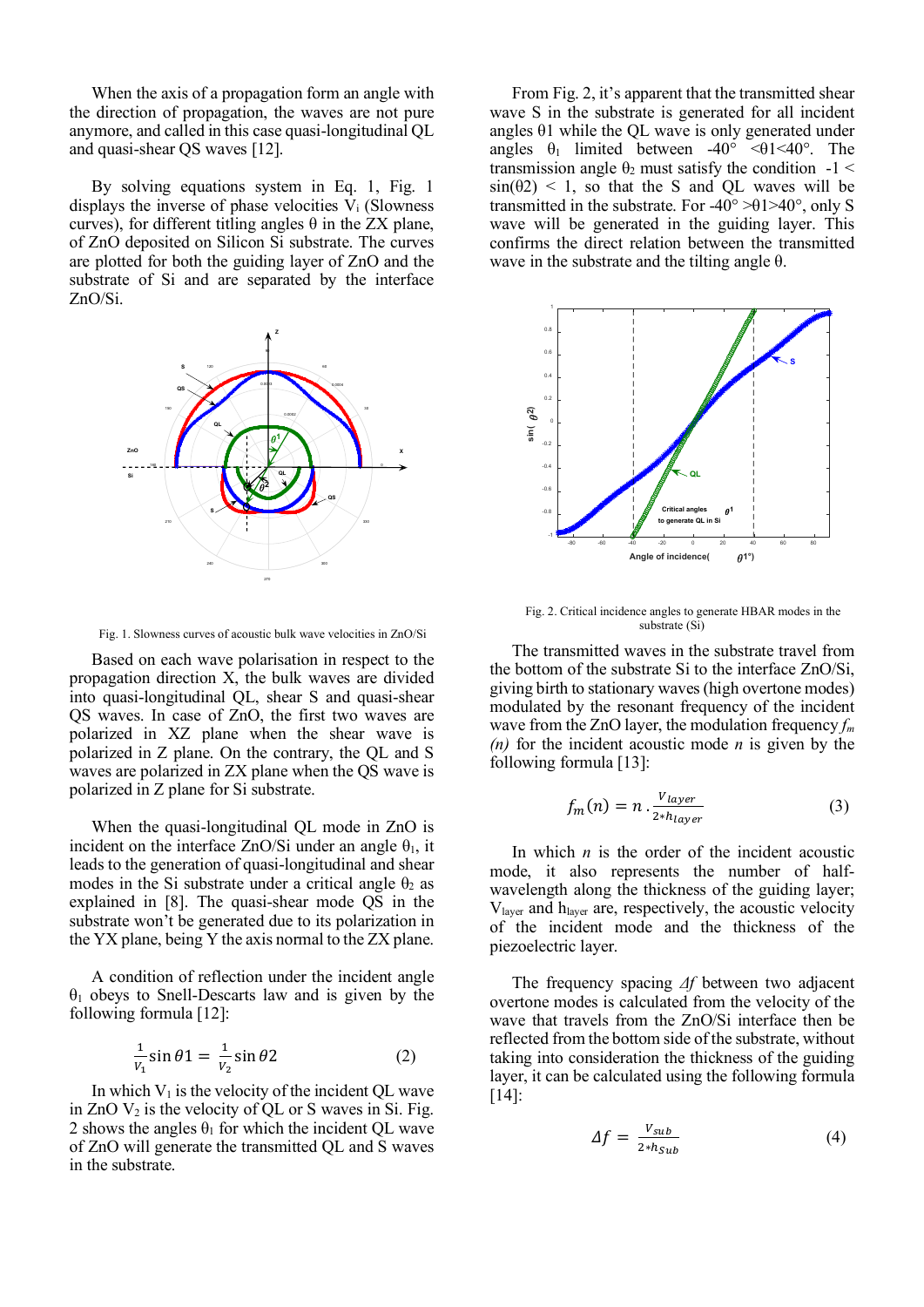In which  $V_{sub}$  is the acoustic velocity of longitudinal wave in the substrate  $[15]$  and  $h<sub>sub</sub>$  is the thickness of the substrate.

### III. EXPERIMENTAL SETUP

c-tilted ZnO thin film was reactively sputtered on silicon Si (001) substrate using Zn target (99.999%) in Ar/O2 atmosphere at a temperature 200°C, the rfpower was 200 W, and the pressure was 3.5 mTorr. The ZnO layer on Si substrate shows good surface quality and adhesion as shown in Fig. 3.



Fig. 3. Characteristics of the deposited ZnO on Si a) SEM cross section of the sputtered ZnO and b) Atomic force microscopy AFM of the free ZnO surface

Fig. 3-a shows a good crystal quality with a c-axis tilted about 34°, this tilting starts from about a thickness of  $h_{ZnO} = 1 \mu m$ , while Fig. 3-b shows the good surface quality of the deposited ZnO with small roughness.

After the deposition process, the ZnO free surface is coated with photoresist (OR 1A) using a spinner under a velocity (3000 Tr/min) for 40 s and baked under (T=185  $\degree$ C) for 5 min, this allow to get a very thin layer of OR 1A (some hundreds of nm). Then, a second photoresist (1811) is added under the same velocity for 60 s and a second bake is performed under  $(T=115 \degree C)$  for 60s.

The photoresist film was exposed in mask aligner under a hard contact for 20 s, then it was developed in (DC 26 developer) for about 80 s to get the final pattern before depositing the Aluminum Al metal to get the IDT's. Fig. 4 shows the different followed steps for IDT's microfabrication process on the free surface of ZnO using photolithography technic.

After the photolithography process, Aluminum Al metal was sputtered on the wafer using rf magnetron for 10 min, then a lift off of the residual photoresist is performed using (micro-strip 2001) solution under temperature.



Fig. 4. Different steps for IDT's microfabrication

This allows to get the final design transferred on the free surface of ZnO. The number of IDT's is  $N=$ 20 and the aperture W has a length of 60  $\lambda$  [16]. The image of the obtained IDT's is shown in Fig. 5, with a wavelength  $λ=20μ$ m.



Fig. 5. Image of the IDT's patterned on the free surface of ZnO

The HBAR scattering parameter S11 was measured with a network analyzer of type (Agilent N5230A), connected to a microprobe station (Cascade-SUMMIT 9101), as shown in Fig. 6. For the adopted IDT's design, and with a thickness of the piezoelectric layer  $hZnO = 4 \mu m$ , the frequency of modulation is calculated from Eq. 3 for a shear velocity (VQS = 2780 m/s at  $\theta$ =34°), and its  $f_m$  = 340 MHz.